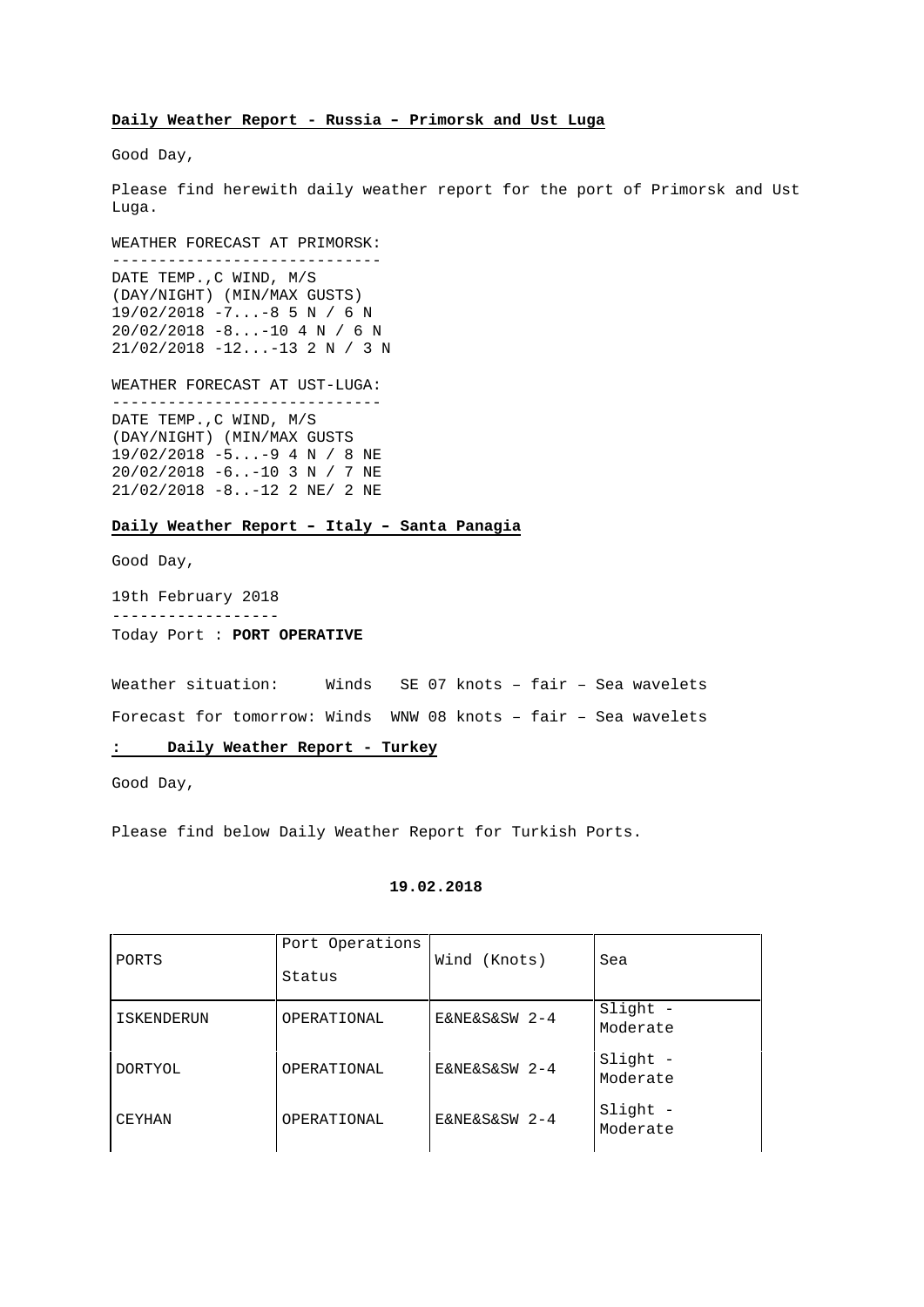| MERSIN         | OPERATIONAL | E&NE&S&SW 2-4    | Slight -<br>Moderate |
|----------------|-------------|------------------|----------------------|
| ANTALYA        | OPERATIONAL | S & SE 2-4       | Slight -<br>Moderate |
| ALIAGA         | OPERATIONAL | N & NE 3-5       | Slight -<br>Moderate |
| MARMARA EREGLI | OPERATIONAL | N & NE $4-6/5-7$ | Moderate             |
| T ZMTT         | OPERATIONAL | N & NE $4-6/5-7$ | Moderate             |
|                |             |                  |                      |

### **Daily Weather Report - Gibraltar**

Good Day,

Please note here below the daily weather forecast and a congestion report.

## **Congestion:**

At the moment there are **3 vessel (s)** on the waiting list to enter Gibraltar Port